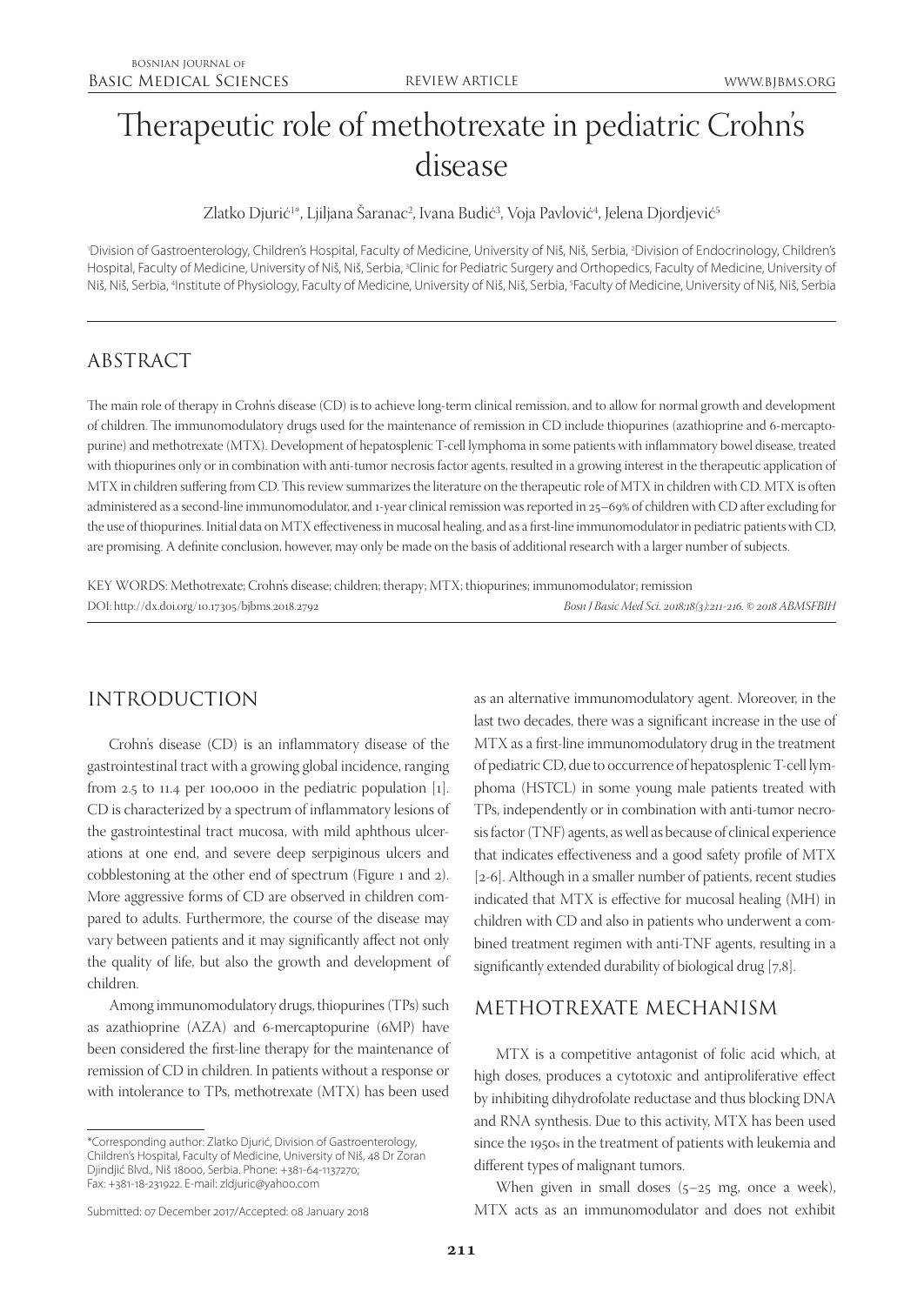any cytotoxic or antiproliferative effects [9]. Although different mechanisms of action have been proposed for low-dose MTX, the exact mechanism of its anti-inflammatory effect is still not clear. One of the proposed modes of action is that MTX causes an increase in the intracellular and extracellular concentrations of adenosine via accumulation of 5-aminoimidazole-4-carboxamide ribonucleotide (AICAR), and adenosine, in turn, leads to the reduced production of proinflammatory agents such as leukotriene B4 (LTB4), TNF-α, interleukin-6 (IL-6) and IL-8, as well as increased synthesis of anti-inflammatory IL-10 and IL-1 receptor antagonists [10-14]. In addition, adenosine likely has an inhibitory effect on neutrophil chemotaxis and neutrophil adhesion to endothelial cells [9,14].

Low-dose MTX has been used for the treatment of many inflammatory diseases in children, including CD, juvenile rheumatoid arthritis, juvenile dermatomyositis, uveitis, and psoriasis [15].

# METHOTREXATE PHARMACODYNAMICS AND DOSAGE

MTX may be administered to CD patients perorally or parenterally (i.e. subcutaneously and intramuscularly). After peroral administration, MTX resorption is complete, reaching the maximum serum concentration after 30–60 minutes [16]. Studies in adult patients with stable CD indicated significant individual differences in drug absorption after peroral administration of MTX, with the average variability in oral MTX bioavailability of 73% of that of subcutaneous administration [16,17]. On the contrary, in a study on 11 pediatric patients with inflammatory bowel disease (IBD), bioavailability was not significantly different between oral and subcutaneous administration of MTX [18].

Nevertheless, head-to-head studies comparing the effectiveness of parenteral and subcutaneous administration of MTX are currently lacking. In retrospective analysis based on propensity score method, Turner et al. compared the effectiveness of oral versus subcutaneous MTX in children with CD [19]. Their results indicated that subcutaneous administration was not absolutely superior to peroral administration of the drug. Therefore, the authors suggested switching children to the oral therapy after complete remission is achieved with subcutaneous MTX, with regular monitoring of inflammatory markers and growth in children [19].

The recommended dose of MTX in the treatment of pediatric CD is 15 mg/m2 once a week, which may be increased to a maximum dose of 25 mg MTX (administered subcutaneously or intramuscularly) [20]. In clinical remission for more than 3–6 months, the weekly dose of MTX should be reduced

to 10 mg/m2 (maximum 15 mg). All patients should take folic acid in a daily oral dosage of 1 mg or 5 mg in one dosage during the period of 24–72 hours after MTX intake, to avoid the side effects of MTX, particularly those related to the digestive tract and leukopenia [21,22]. In addition to hospital administration of MTX, subcutaneous therapy of MTX was successfully administered to children with CD in their community setting, after nurse-led education of parents and children [23].

## METHOTREXATE EFFECTIVENESS

Up to date, 10 retrospective and 1 prospective study showed that MTX was effective in the maintenance of remission for 1 year, in 25–69% of TP-resistant and TP-intolerant pediatric patients with CD (Table 1) [6,7,19,24-32].

In a large multicenter study, 113 pediatric CD patients in remission, 7–17 years of age, were followed for at least 12 months while on MTX monotherapy [32]. Out of 113 patients, 75 patients (66%) did not show response to TPs, while 38 patients (34%) were TP-intolerant. After 12 months of MTX therapy, 52% of patients were still in stable clinical remission, however the percentage decreased to 29% after 24 months. A significant difference between TP-intolerant and TP-resistant patients was not observed. The authors concluded that MTX maintenance therapy should be considered before transition to anti-TNF agents [32].

In a retrospective longitudinal cohort study, Turner et al*.* examined 60 pediatric CD patients undergoing MTX therapy, in whom TP therapy had been stopped due to either ineffectiveness or undesired effects [28]. In 42% of the patients, treatment with MTX resulted in steroid-free remission lasting a year after the onset of the therapy. In 7 out of 11 patients with perianal fistula at baseline, the complete fistula closure was observed after 1 year of therapy. Also, good clinical response to MTX was associated with increased height velocity in children, possibly due to positive effect of MTX on MH [28].

According to the new European guidelines, MH is the ultimate goal of therapy in CD patients [20]. Early administration of immunomodulatory and biological drugs to pediatric CD patients may result in MH, changing the course of the disease, and leading to better long-term outcomes with minor complications, as well as allowing for normal growth and development of children with CD. In a recently published study by Santha et al. [33], MH estimated on the basis of a Simple Endoscopic Score for CD was achieved in 45% and histological healing (HH) in 46% out of 76 pediatric CD patients in clinical remission, using various therapeutic options [33].

Hojsak et al. published the first report on the efficacy of intramuscular administration of MTX to achieve MH in pediatric CD patients [7].These authors followed 32 patients treated with MTX for ≥12 months after failed AZA treatment.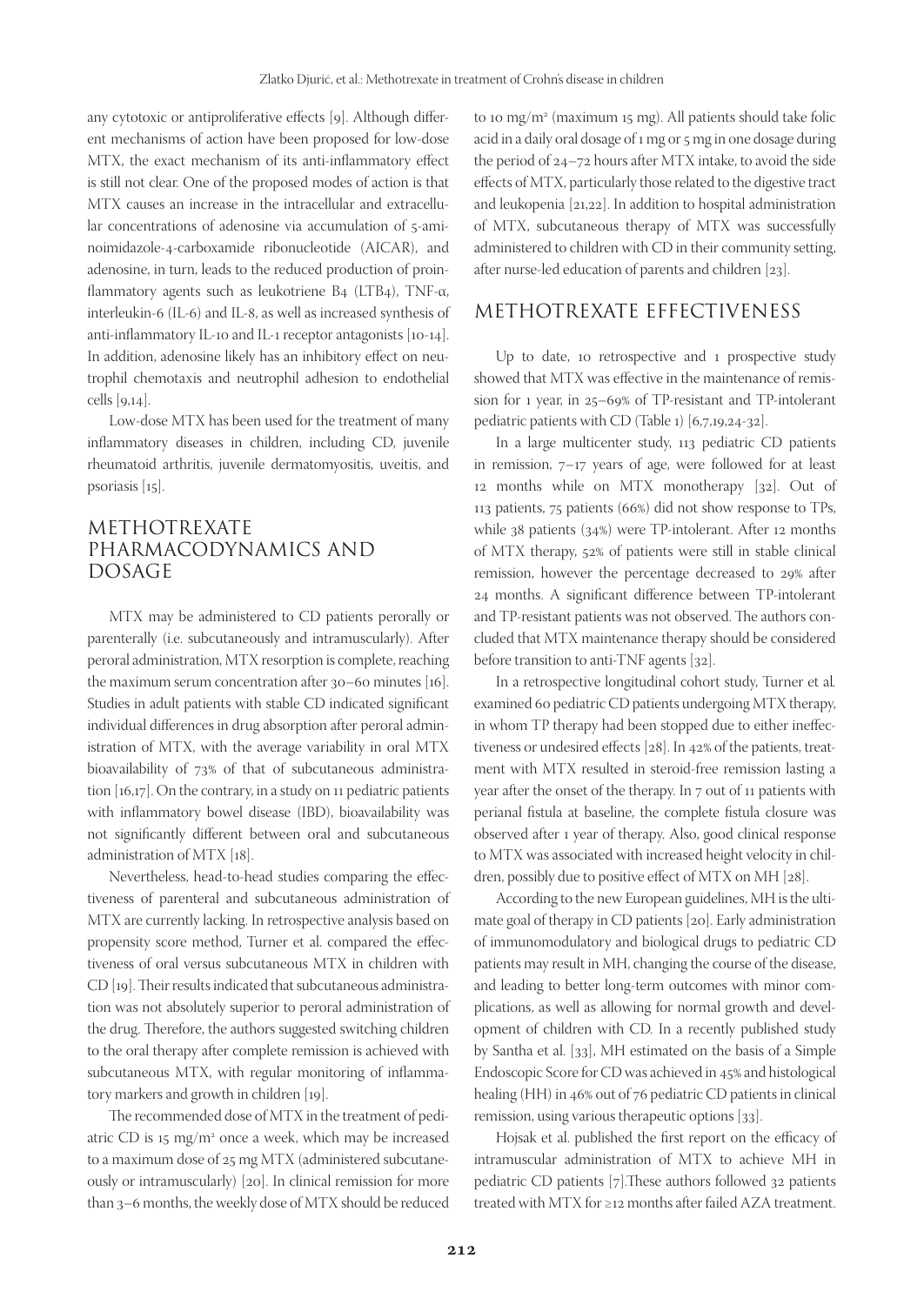| Reference                 | Number<br>of centers/<br>Number<br>of patients | Previous IS treatment                                        | MTX treatment                                                                                 | Primary outcome                                                                             | Remission rate                                                                     |
|---------------------------|------------------------------------------------|--------------------------------------------------------------|-----------------------------------------------------------------------------------------------|---------------------------------------------------------------------------------------------|------------------------------------------------------------------------------------|
| Mack et al. [25]          | 1/14                                           | 6MP                                                          | SC, QW                                                                                        | $PCDAI \leq 10$                                                                             | 50% at 3 mo                                                                        |
| Uhlen et al. [26]         | 3/61                                           | <b>AZA</b>                                                   | im $(n=51)$ , sc $(n=10)$ ,<br>qw                                                             | HBI≤4 CS-free Fistula closure                                                               | 39% at 3 mo 49% at 6 mo 45%<br>at 12 mo                                            |
| Ravikumara<br>et al. [27] | 1/10                                           | <b>AZA</b>                                                   | sc or im $(n=9)$ ,<br>$po(n=1)$ , qw                                                          | Symptom-free Normal IM                                                                      | 7 (70%) achieved remission                                                         |
| Turner<br>et al. [28]     | 4/60                                           | 6MP/AZA                                                      | sc $(n=43)$ , po $(n=5)$ ,<br>$sc \rightarrow po$ (n=12), qw                                  | PCDAI≤10 CS-free                                                                            | 42% at both 6 and 12 mo                                                            |
| Weiss et al. [29]         | 5/25                                           | $6MP/AZA (n=25)$<br>IFX $(n=14, stopped in 11)$              | sc $(n=19)$ , po $(n=6)$ ,<br>qw                                                              | HBI≤4. CS-free No escalation<br>of therapy (IFX)                                            | 16 (64%) achieved remission                                                        |
| Boyle et al. [30]         | 1/27                                           | 6MP/AZA                                                      | sc $(n=26)$ , po $(n=1)$ ,<br>qw                                                              | PGA CS-and IFX-free                                                                         | 48% at 6 mo 33% at 12 mo                                                           |
| Willot et al. [31]        | 1/63                                           | $6MP (n=61) IFX (n=16)$                                      | sc $(n=61)$ , im $(n=1)$ ,<br>$po(n=1)$ , qw                                                  | HBI<4, CS-free Fistula closure                                                              | 29% at 3 mo 37% at 6 mo 25%<br>at 12 mo                                            |
| Sunseri et al. [6]        | 19/172                                         | $6MP/AZA (n=91)$<br>Without<br>immunomodulators<br>$(n=81)$  | qw, mean dose 12.7<br>$mg/m^2$ (in remission),<br>$12.4 \text{ mg/m}^2$ (not in<br>remission) | PGA I, CS-, TP-,<br>anti-TNF-free or surgery-free<br>$for>1$ year                           | 31% had sustained clinical<br>remission                                            |
| Turner<br>et al. [19]     | 10/226                                         | $6MP/AZA (n=200)$<br>Without<br>immunomodulators<br>$(n=26)$ | po $(n=38)$ , sc $(n=90)$ ,<br>qw sc $\rightarrow$ po (n=98)                                  | PCDAI<10 No fistula<br>discharge at 6 and 12 mo No<br>need for: CS, anti-TNF and<br>surgery | 34% had sustained CS-free<br>remission                                             |
| Haisma<br>et al. [32]     | 10/131                                         | 6MP/AZA                                                      | sc (n=105), po (n=8),<br>qw                                                                   | PCDAI≤10 No need for CS,<br>anti-TNF or EEN                                                 | 52% at 12 mo                                                                       |
| Hojsak et al. [7]         | 1/32                                           | <b>AZA</b>                                                   | im, qw                                                                                        | PCDAI≤10 CS- and EEN-free<br>$MH$ (SES-CD: 0)                                               | 69% at 12 mo, 14 (44%) during<br>whole follow-up $(1-4.8$ years),<br>MH 8/14 (57%) |

**TABLE 1.** Effectiveness of methotrexate in pediatric Crohn's disease

MTX: Methotrexate; 6MP: 6-mercaptopurine; AZA: Azathioprine; anti-TNF: Anti-tumor necrosis factor agent; IFX: Infliximab; po: Peroral; sc: Subcutaneous; im: Intramuscular; qw: Once weekly; MH: Mucosal healing; PCDAI: Pediatric Crohn's disease activity index; CS: Corticosteroid; EEN: Exclusive enteral nutrition; TP: Thiopurines; HBI: Harvey-Bradshaw index; PGA: Physician Global Assessment; IM: Inflammatory markers; mo: Months; IS: Immunosuppressive; SES-CD: Simple endoscopic score for Crohn's disease

Out of the total number of patients, 22 (68.7%) were in stable clinical remission after a 12-month period, while in 14 patients (43.8%) no clinical relapse was noted during the entire follow-up period, lasting from 1 to 4.8 years. At the end of follow-up period, endoscopy was performed in 8 (57%) out of 14 patients in stable clinical remission. Complete endoscopic MH was demonstrated in all 8 patients, while HH was detected in 7/8 patients.

The growing clinical experience on the effectiveness and safety of MTX monotherapy, as well as the observed association of HSTCL with TP therapy, resulted in a significant increase in MTX application at several medical centers, during the last two decades [6].

To date, there are no head-to-head comparative studies on MTX and TP effectiveness as first-line immunomodulators in pediatric CD remission maintenance. In different studies, TPs showed significant effectiveness as a first-line therapy in remission maintenance and relapse prevention in children with CD. For instance, Riello et al. reported that 60% of patients with CD in their group successfully maintained remission after 6 months of AZA therapy. However, after 12 months, this number was reduced to 40% [34].

On the other hand, data on the effectiveness of MTX as a first-line immunomodulator are still insufficient. The Pediatric

IBD Collaborative Research Group retrospectively investigated the effectiveness of MTX as a first- and second-choice immunomodulator in remission maintenance in children with CD [6]. Out of 81 patients in whom MTX was administered as a first-line immunomodulatory drug, 22 patients (27%) achieved stable clinical remission that lasted at least 12 mo nths. In 91 patients, MTX was administered as a second-line immunomodulator after TP therapy. One-year remission was recorded in 32 (35%) patients. There was no significant difference in the MTX effectiveness between those two groups of patients [6].

MTX can be administered in a combination with anti-TNF agents to prevent the production of anti-drug antibodies and, consequently, to increase the durability of biological drug. In a recent pediatric study, males demonstrated higher durability of infliximab therapy when administered together with MTX over a 6-month period, compared to patients administered with MTX for a shorter period or those who were not treated with MTX [8]. Moreover, MTX was more effective in achieving extended durability of infliximab therapy compared to TPs.

There has been an ongoing debate regarding the optimal MTX dose and the route of administration for its concomitant use with anti-TNF agents. For example, a low oral MTX dose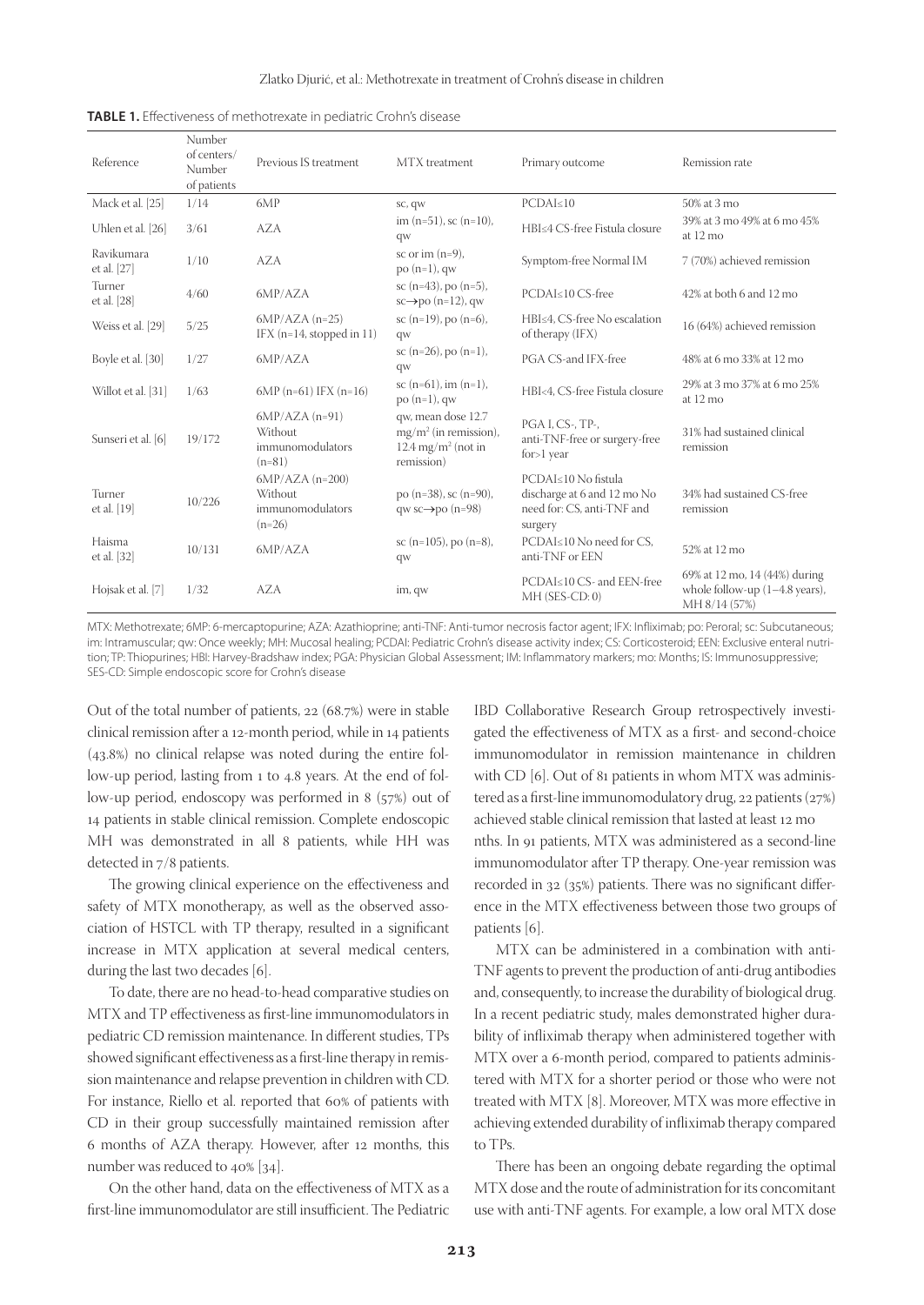

**FIGURE 1.** Endoscopic appearance of Crohn's disease (aphthous ulcers) in the descending colon of a 14-year-old male.



**FIGURE 2.** Endoscopic appearance of severe Crohn's disease (deep serpiginous ulcers and cobblestoning) in the terminal ileum of a 16-year-old male.

of <10 mg once a week had no effect in reducing infliximab immunogenicity in pediatric patients with CD [35]. However, additional studies are needed to estimate the effects of higher MTX doses in these patients.

# METHOTREXATE SAFETY AND SIDE EFFECTS

Due to its teratogenic effect, MTX is contraindicated during pregnancy and in the lactation period. Also, live vaccines should not be administered to MTX-treated children, due to immunosuppression. Vaccination with live vaccines should be performed at 3 weeks before initiating therapy or 3 months after the termination of immunomodulatory therapy [36].

In children with CD, low-dose MTX therapy usually shows no serious side effects. If these effects occur, they

typically elapse after dose is reduced or therapy is discontinued. The most common side effects of MTX include nausea, vomiting, and an increase of transaminases. Nausea occurs in 9–26% of CD children on therapy [29,30] and is one of the most frequent reasons for therapy discontinuation. In some children, this side effect may present as so-called anticipatory nausea. Preventive peroral administration of ondansetron at 30–60 minutes before subcutaneous administration of MTX, for 4–8 weeks, may successfully prevent nausea in a majority of patients [37].

In a meta-analysis, Valentino et al. [38] analyzed the results of 12 studies on the hepatotoxic effect of MTX in children with IBD, and found that hepatotoxicity developed in approximately 10% out of 457 cases. MTX-associated hepatotoxicity was the reason for dose reduction in 6.4% and therapy discontinuation in 4.5% of the cases [38]. Significant liver fibrosis is rarely found in adult patients with IBD or rheumatoid arthritis who were treated with MTX, but is more frequently observed in psoriatic patients [39-41]. Liver biochemical tests should be conducted on a weekly basis in the first 4 weeks of therapy, and then, once every 2–3 months [21].

Other complications of MTX administration include myelosuppression, rash, diarrhea, stomatitis, headache, fatigue, and hypersensitivity pneumonitis. The drugs that may intensify the toxic effects of MTX, if used simultaneously, include trimethoprim-sulfamethoxazole (folate antagonist), acetylsalicylic acid, nonsteroidal anti-inflammatory drugs, penicillin, and probenecid [9].

#### CONCLUSION

MTX is an inexpensive drug with a good safety profile, and it demonstrates high effectiveness as a second-line immunomodulator in children with CD after TP discontinuation. Although the initial experiences are encouraging, future prospective studies with a larger number of patients are needed to generate a definite conclusion, both on MTX effectiveness as a first-line immunomodulator as well as on its efficacy in MH. Further studies should also clarify the optimal MTX dose and the route of administration in the case of concomitant use of MTX with anti-TNF agents in children.

### DECLARATION OF INTERESTS

The authors declare no conflict of interests.

### REFERENCES

[1] Benchimol EI, Fortinsky KJ, Gozdyra P, Van den Heuvel M, Van Limbergen J, Griffiths AM, et al*.* Epidemiology of pediatric inflammatory bowel disease: A systematic review of international trends. Inflamm Bowel Dis 2011;17(1):423-39.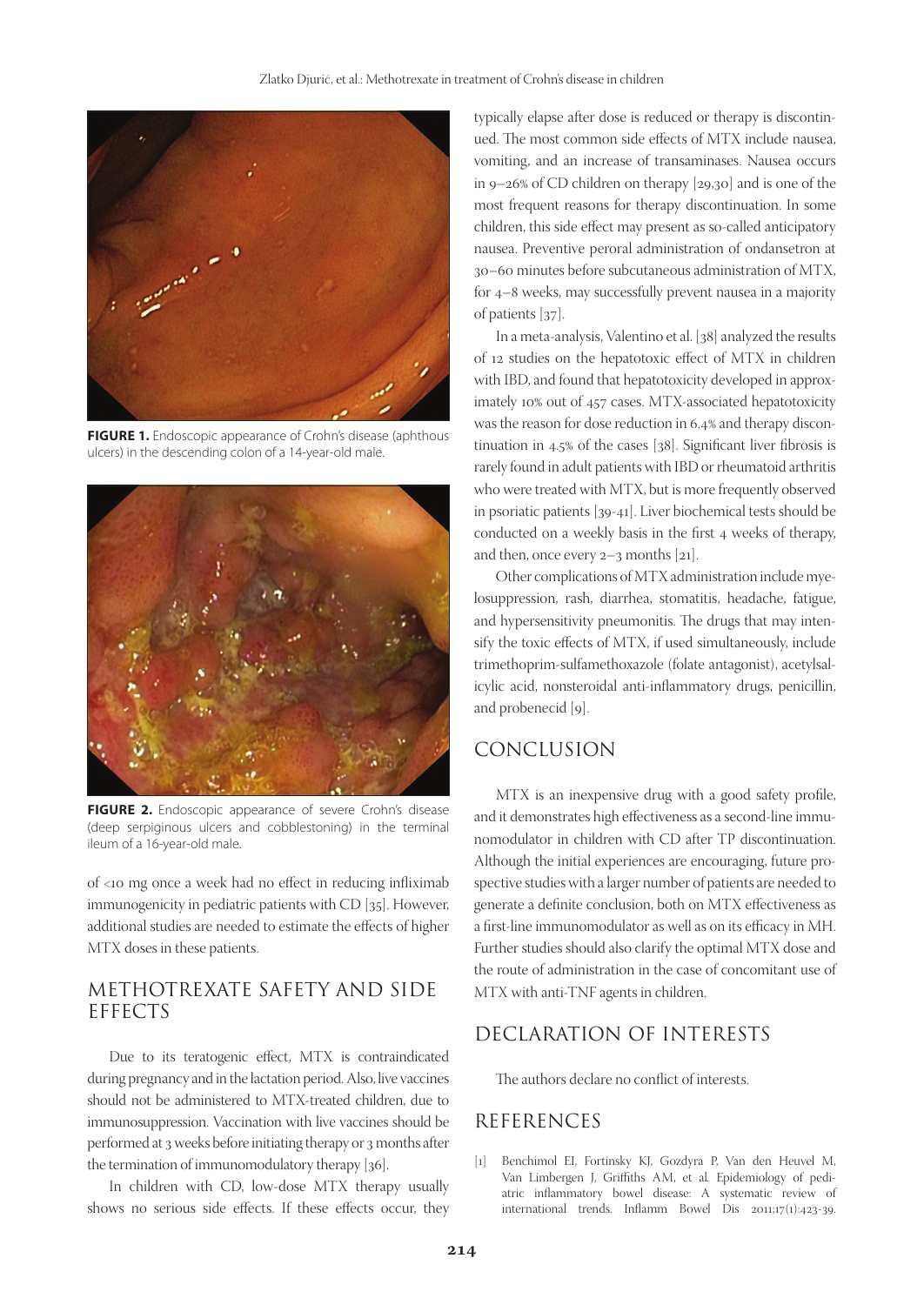https://doi.org/10.1002/ibd.21349.

- [2] Rosh JR, Gross T, Mamula P, Griffiths A, Hyams J, Hepatosplenic T-cell lymphoma in adolescents and young adults with Crohn's disease: A cautionary tale? Inflamm Bowel Dis 2007;13(8):1024-30. https://doi.org/10.1002/ibd.20169.
- [3] Mackey AC, Green L, Leptak C, Avigan M. Hepatosplenic T cell lymphoma associated with infliximab use in young patients treated for inflammatory bowel disease: Update. J Pediatr Gastroenterol Nutr 2009;48(3):386-8. https://doi.org/10.1097/MPG.0b013e3181957a11.
- [4] Kandiel A, Fraser AG, Korelitz BI, Brensinger C, Lewis JD. Increased risk of lymphoma among inflammatory bowel disease
- patients treated with azathioprine and 6-mercaptopurine. Gut 2005;54(8):1121-5. https://doi.org/10.1136/gut.2004.049460.
- [5] Kotlyar DS, Lewis JD, Beaugerie L, Tierney A, Brensinger CM, Gisbert JP, et al*.* Risk of lymphoma in patients with inflammatory bowel disease treated with azathioprine and 6-mercaptopurine: A meta-analysis. Clin Gastroenterol Hepatol 2015;13(5):847-58. https://doi.org/10.1016/j.cgh.2014.05.015.
- [6] Sunseri W, Hyams JS, Lerer T, Mack DR, Griffiths AM, Otley AR, etal*.* Retrospective cohort study of methotrexate use in the treatment of pediatric Crohn's disease. Inflamm Bowel Dis 2014;20(8):1341-5. https://doi.org/10.1097/MIB.0000000000000102.
- [7] Hojsak I, Mišak Z, Jadrešin O, Močić Pavić A, Kolaček S. Methotrexate is an efficient therapeutic alternative in children with thiopurine-resistant Crohn's disease. Scand J Gastroenterol 2015;50(10):1208-13.

https://doi.org/10.3109/00365521.2015.1031166.

- [8] Grossi V, Lerer T, Griffiths A, LeLeiko N, Cabrera J, Otley A, et al*.* Concomitant use of immunomodulators affects the durability of infliximab therapy in children with Crohn's disease. Clin Gastroenterol Hepatol 2015;13(10):1748-56. https://doi.org/10.1016/j.cgh.2015.04.010.
- [9] Schröder O, Stein J. Low dose methotrexate in inflammatory bowel disease: Current status and future directions. Am J Gastroenterol 2003;98(3):530-7.

https://doi.org/10.1111/j.1572-0241.2003.07305.x.

[10] Krump E, Lemay G, Borgeat P. Adenosine A2 receptor-induced inhibition of leukotriene B4 synthesis in whole blood *ex vivo*. Br J Pharmacol 1996;117(8):1639-44.

https://doi.org/10.1111/j.1476-5381.1996.tb15334.x.

- [11] Thiel M, Chouker A. Acting via A2 receptors, adenosine inhibits production of tumor necrosis factor-alpha of endotoxin-stimulated human polymorphonuclear leukocytes. J Lab Clin Med 1995;126(3):275-82.
- [12] Sajjadi FG, Takabayashi K, Foster AC, Domingo RC, Firestein GS. Inhibition of TNF-alpha expression by adenosine: Role of A3 adenosine receptors. J Immunol 1996;156(9):3435-42.
- [13] Le Moine O, Stordeur P, Schandené L, Marchant A, de Groote D, Goldman M, et al*.* Adenosine enhances IL-10 secretion by human monocytes. J Immunol 1996;156(11):4408-14.
- [14] Cronstein BN. The mechanism of action of methotrexate. Rheum Dis Clin North Am 1997;23(4):739-55.

https://doi.org/10.1016/S0889-857X(05)70358-6.

[15] Hashkes PJ, Becker ML, Cabral DA, Laxer RM, Paller AS, Rabinovich CE, et al*.* Methotrexate: New uses for an old drug. J Pediatr 2014;164(2):231-6.

https://doi.org/10.1016/j.jpeds.2013.10.029.

[16] Balis FM, Mirro J Jr. Reaman GH, Evans WE, McCully C, Doherty KM, et al*.* Pharmacokinetics of subcutaneous methotrexate. J Clin Oncol 1988;6(12):1882-6.

https://doi.org/10.1200/JCO.1988.6.12.1882.

[17] Kurnik D, Loebstein R, Fishbein E, Almog S, Halkin H, Bar-Meir S, et al*.* Bioavailability of oral vs. subcutaneous low-dose methotrexate in patients with Crohn's disease. Aliment Pharmacol Ther 2003;18(1):57-63.

https://doi.org/10.1046/j.1365-2036.2003.01614.x.

[18] Stephens MC, Baldassano RN, York A, Widemann B, Pitney AC, Jayaprakash N, et al*.* The bioavailability of oral methotrexate in children with inflammatory bowel disease. J Pediatr Gastroenterol Nutr 2005;40(4):445-9.

https://doi.org/10.1097/01.MPG.0000157588.27125.50.

- [19] Turner D, Doveh E, Cohen A, Wilson ML, Grossman AB, Rosh JR, et al*.* Efficacy of oral methotrexate in paediatric Crohn's disease: A multicentre propensity score study. Gut 2015;64(12):1898-904. https://doi.org/10.1136/gutjnl-2014-307964.
- [20] Ruemmele FM, Veres G, Kolho KL, Griffiths A, Levine A, Escher JC, et al*.* Consensus guidelines of ECCO/ESPGHAN on the medical management of pediatric Crohn's disease. J Crohns Colitis 2014;8(10):1179-207. https://doi.org/10.1016/j.crohns.2014.04.005.

[21] Rosh J. Methotrexate. In: Mamula P, Grossman AB, Baldassano RN, Kelsen JR, Markowitz JE. editors. Pediatric Inflammatory Bowel Disease. 3rd ed. Philadelphia, PA: Springer; 2017. p. 383-8. https://doi.org/10.1007/978-3-319-49215-5\_31.

- [22] Vaysse T, Carbonnel F. Methotrexate in IBD: The return of the prodigal son. J Crohns Colitis 2015;9(4):303-4. https://doi.org/10.1093/ecco-jcc/jjv038.
- [23] Garrick V, Atwal P, Barclay AR, McGrogan P, Russell RK. Successful implementation of a nurse-led teaching programme to independently administer subcutaneous methotrexate in the community setting to children with Crohn's disease. Aliment Pharmacol Ther 2009;29(1):90-6.

https://doi.org/10.1111/j.1365-2036.2008.03861.x.

- [24] Scherkenbach LA, Stumpf JL. Methotrexate for the management of Crohn's disease in children. Ann Pharmacother 2016;50(1):60-9. https://doi.org/10.1177/1060028015613527.
- [25] Mack DR, Young R, Kaufman SS, Ramey L, Vanderhoof JA. Methotrexate in patients with Crohn's disease after 6-mercaptopurine. J Pediatr 1998;132(5):830-5. https://doi.org/10.1016/S0022-3476(98)70313-0.
- [26] Uhlen S, Belbouab R, Narebski K, Goulet O, Schmitz J, Cézard JP, et al*.* Efficacy of methotrexate in pediatric Crohn's disease: A French multicenter study. Inflamm Bowel Dis 2006;12(11):1053-7. https://doi.org/10.1097/01.mib.0000235103.47280.bb.
- [27] Ravikumara M, Hinsberger A, Spray CH. Role of methotrexate in the management of Crohn disease. J Pediatr Gastroenterol Nutr 2007;44(4):427-30.

https://doi.org/10.1097/MPG.0b013e3180320689.

- [28] Turner D, Grossman AB, Rosh J, Kugathasan S, Gilman AR, Baldassano R, et al*.* Methotrexate following unsuccessful thiopurine therapy in pediatric Crohn's disease. Am J Gastroenterol 2007;102(12):2804-12. https://doi.org/10.1111/j.1572-0241.2007.01474.x.
- [29] Weiss B, Lerner A, Shapiro R, Broide E, Levine A, Fradkin A, et al*.* Methotrexate treatment in pediatric Crohn disease patients intolerant or resistant to purine analogues. J Pediatr Gastroenterol Nutr 2009;48(5):526-30.

https://doi.org/10.1097/MPG.0b013e318196df3e.

[30] Boyle B, Mackner L, Ross C, Moses J, Kumar S, Crandall W, et al*.*  A single-center experience with methotrexate after thiopurine therapy in pediatric crohn disease. J Pediatr Gastroenterol Nutr 2010;51(6):714-7.

https://doi.org/10.1097/MPG.0b013e3181dd861a.

[31] Willot S, Noble A, Deslandres C. Methotrexate in the treatment of inflammatory bowel disease: An 8-year retrospective study in a Canadian pediatric IBD center. Inflamm Bowel Dis 2011;17(12):2521-6.

https://doi.org/10.1002/ibd.21653.

- [32] Haisma SM, Lijftogt T, Kindermann A, Damen G, de Ridder L, Escher JC, et al*.* Methotrexate for maintaining remission in paediatric Crohn's patients with prior failure or intolerance to thiopurines: A multicenter cohort study. J Crohns Colitis 2015;9(4):305-11. https://doi.org/10.1093/ecco-jcc/jjv031.
- [33] Santha SL, Shankar PR, Pan A, Schoen B, Kugathasan S, Sauer CG, et al*.* Mucosal healing in clinical practice: A Single-center pediatric IBD experience. Inflamm Bowel Dis 2017;23(8):1447-53. https://doi.org/10.1097/MIB.0000000000001176.